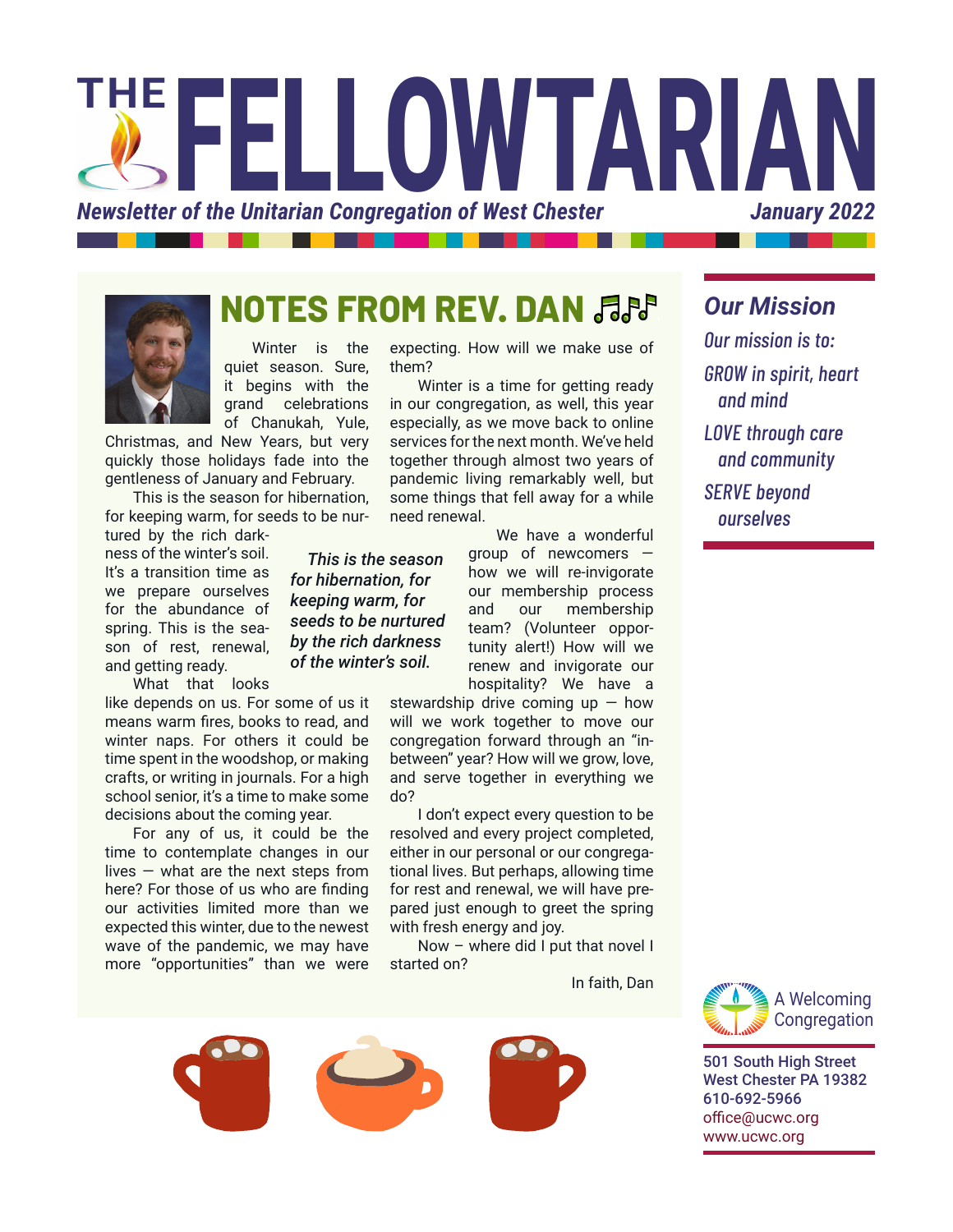# **Sunday Services**



*We gather, aspiring to be a thriving, caring, and welcoming community that supports each person's spiritual journey, embraces diversity, challenges us to live responsibly, and is a catalyst for a just and compassionate world.*

### Jan 2 10 am UCWC'S MISSION OF Social Justice SOCIAL JUSTICE Committee Members

Join in to hear about UCWC's Social Justice Committee as we start a new year with renewed energy. The following folks will share their important ongoing work, status, and how each of us can support these missions: Sandy Schaal (Black Lives Matter), Robin Garrett (Criminal Justice Reform), Tom Buglio (UUJusticePA, Gun Violence Prevention), Gerry Giess (Safe Harbor Meals), and Debby Kern (Diversity Book Group).

### Jan 9 10 am THIS NEW YEAR Rev. Dan Schatz

In some ways New Year's Day is nothing more than a mark on the calendar – and this year it may feel like not much has changed. But the New Year is a perfect time for reflection on impermanence, change, and hope.

### Jan 16 10 am DREAMS FOR OUR TIME Rev. Dan Schatz

Rev. Dr. Martin Luther King, Jr. spoke powerfully of a dream of justice and equality between the races. What parts of Dr. King's dreams have yet to be fulfilled, and what new dreams of justice will shape our future?

### Jan 23 10 am TENDING MORAL INJURY Rev. Dr. Chris Antal

What is Moral Injury and how does it manifest in military veterans? Why should we care? What interventions show promise? How might congregations better respond?

Rev. Dr. Chris Antal is a clinical staff chaplain at the Michael J. Crescenz VA Medical Center in Philadelphia, a former Army chaplain, and Veteran of the U.S. War in Afghanistan. While deployed in 2012 he established a Unitarian congregation at Kandahar Airfield, where he preached a sermon the Army determined was "politically inflammatory" and responded with an official reprimand and release from active duty. His public resignation of his officer commission in protest in 2016 was reported in media outlets around the world. He is a pioneer in addressing military moral injury and has published about his work in several peer reviewed journals.

Jan 30 10 am REPROACHING GOD Rev. Dan Schatz

We tend to be uncomfortable with anger in our culture, especially when we have no place to direct it. Anger can be real, legitimate, and healthy, though – even when we are angry at life itself.



**A Note on Services**

In order to help slow the spread of the Omicron COVID variant and keep the burden on hospitals low, our January services will be online only, livestreamed from the sanctuary on our YouTube channel. We hope that we will be able to safely return to hybrid services after this month. Sunday School families should watch for communications regarding religious education plans for January.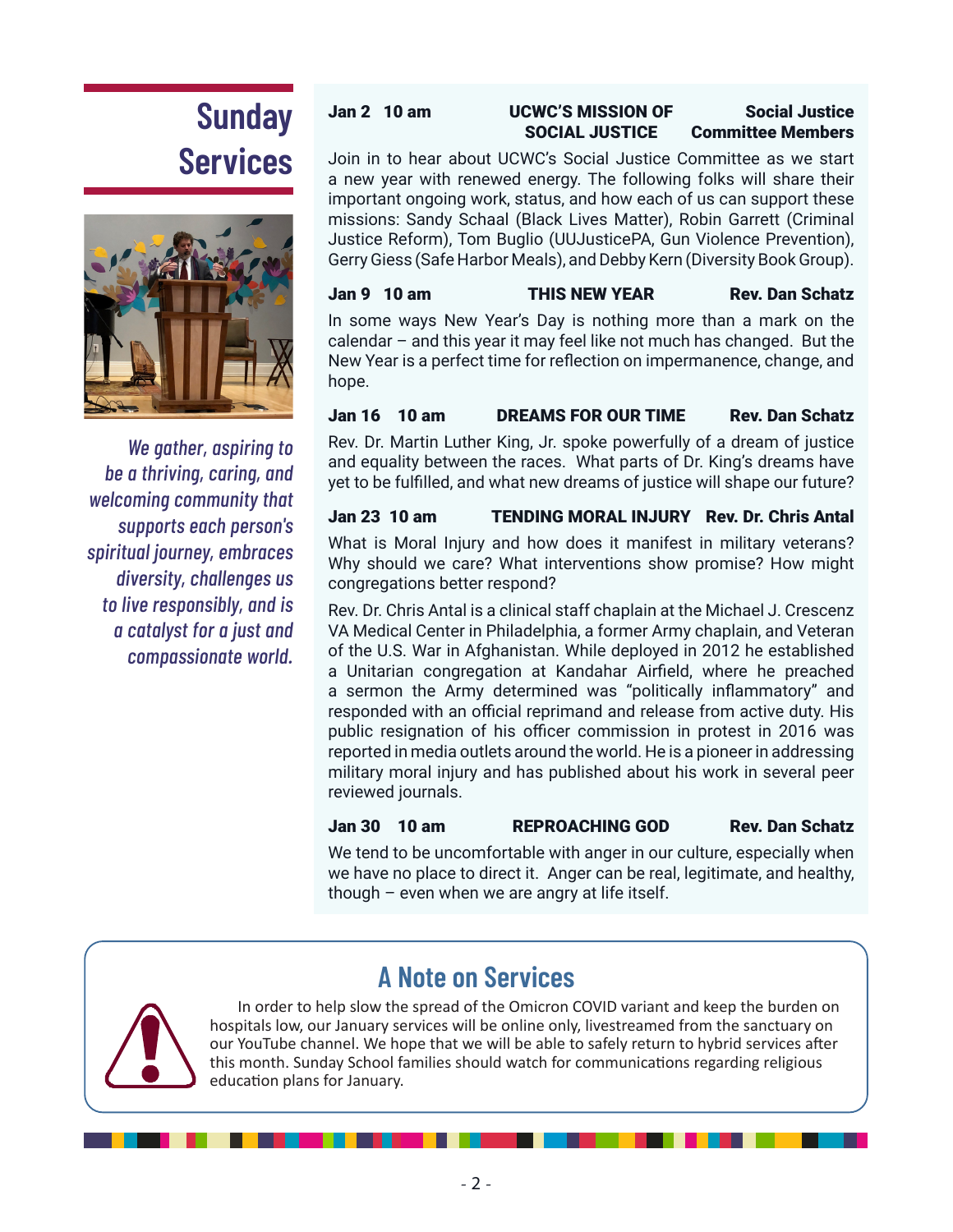## **From the President**

A question we UUs sometimes get at this time of year is "Why do you celebrate Christmas, if you don't believe Jesus was the son of God?" The questioners probably don't realize how "un-Christian" the roots of our big American holiday are. Indeed, if



there had been a Fox "News" in 1600s America, it would have had a real reason to complain about a war on Christmas: The Puritans actually banned the celebration.

As historian Stephen Nissenbaum notes in his book, *The Battle for Christmas*, celebrating Christmas was illegal in Massachusetts from 1659 to 1681, punishable by a fine of five shillings. Back then, Christmas was a rowdy celebration, one that allowed the poor and oppressed to demand hospitality from their social and economic betters. Wassailing, going from house to house and demanding food and alcoholic drink, was common.

Fundamentalist preacher Cotton Mather described Christmas this way in 1712, according to Nissenbaum: "The Feast of Christ's Nativity is spent … by long Eating, by hard Drinking, by lewd Gaming, by rude Reveling." "The Puritans were correct," Nissenbaum writes, "when they pointed out ... that Christmas was nothing but a pagan festival covered with a Christian veneer."

Cotton Mather realized it wasn't practical to ban Christmas. He tried and failed to transform the Carnival-style occasion into a purely religious celebration.

What eventually cleaned up Christmas, Nissenbaum writes, was turning it into a commercial extravaganza. With industrialization in the early 1800s, people were moving to cities, where there was more economic opportunity and material goods were more widely available.

Nissenbaum credits elites in New York city, including Clement Moore, author of the iconic *'Twas the Night Before Christmas*, with popularizing the holiday as a gift-giving celebration. Nissenbaum cites an 1850 short story by Harriet Beecher Stowe in which a character says, "every shop and store is glittering with all manner of splendors...There are worlds of money wasted, at this time of year, in getting things that nobody wants, and nobody cares for after they are got."

Yes, people were questioning the materialistic aspect of the holiday a hundred years before Charlie Brown did so in the classic Christmas special.

I have my qualms about the frenzy and commercialism surrounding Christmas, and I don't believe Jesus was divine. But given an occasion to brighten the shortest days of the year by gathering with family and friends, sharing a meal, exchanging gifts, and being mindful of those who are less fortunate — well, that's a celebration I gladly join.

*Yes, people were questioning the materialistic aspect of the holiday a hundred years before Charlie Brown did so in the classic Christmas special.* 

## **Minister's Office Hours**

Rev. Dan is returning to regular office hours. Because plans are still shifting suddenly, it is a good idea to email or call before coming in.

Monday: 1-3 pm Tuesday: by appointment Wednesday: 1-3 pm Thursday: Minister's writing day Friday: Minister's sabbath

In addition, Dan is available by appointment Mondays, Tuesdays, and Wednesdays, and can be reached by email or cell phone at any time.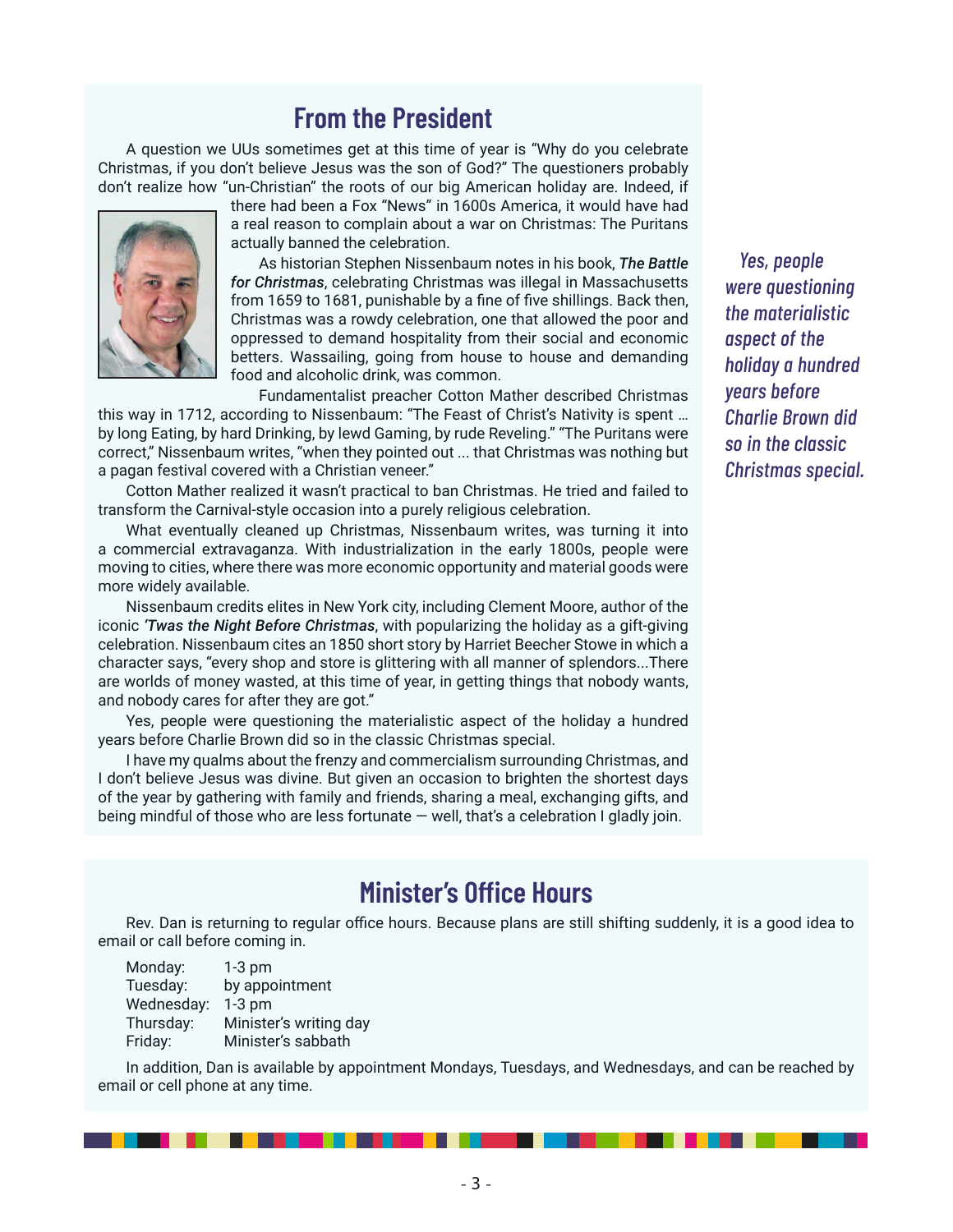## **Lifespan Faith Development**

*We strive for attainable goals of community and support, patience, and flexibility.*

## **Changes to RE in January**

Due to new developments in the spread of the omicron variant, we are working to be a responsible and safe space for our members and within our West Chester Community.

Our children are still one of our most vulnerable populations, and since we value their safety so highly here at UCWC, we are going to be abundantly cautious in our decisions. While services remain online, we will make our decisions together the best we can for how to meet safely.

Please check your emails so we can make informed decisions together and watch Connections for more information.

## **REflections**

I love New Year's Eve with its focus on new beginnings — which is something we all need. You begin this process with reflection. You evaluate your values. You set expectations and goals, and you forgive the past you to give yourself the space to begin again. What a poignant process as we begin a new year in this same place of pandemic and uncertainty.

As the UCWC community, we reflect on where we've been in the past almost two years — remembering the good times, the ways we adapted, the new faces we've welcomed, the online connections we didn't think were possible. As the UCWC community we evaluate our values: promising again, despite being weary and worn down, that we'll do whatever we must to keep one another safe.



In this community we strive for attainable

goals of community and support, patience, and flexibility as we lean on this interconnected web. As UCWC, we are holding one another in grace as we smooth those edges frayed by worried hands and many needs, so that we can weave a design where we are all included.

So let us bring these reminders to our RE program as we head into a new year. We remember that we value our children, and that they are one of our vulnerable populations. We love being in our building when it is safe to do it, so we strive to keep it clean and safe for them to meet their mental and spiritual needs. We support our parents by standing as friends to them and teachers for their children, knowing that it will require energy and flexibility on our part. We look at where we've been, and we rise up together to seek a better tomorrow.

> — Cassie Lengel email: DLFD



## **Adult RE: An Exploration of World Religions**

This year we will meet each month to explore a different religion and how we engage them as UUs. This curriculum is based on Stephen Prothero's book, *God is Not One: The Eight Rival Religions That Run the World,* and the podcast "Interfaith Voices." So RSVP to email: Adult-RE for our next session as we continue learning about Christianity on January 18 at 7 pm, via Zoom.

### **Visualizing Our New Year**

Join us on Saturday, January 15, from 2:00 to 3:30 pm as we make some space to creatively imagine our new year in 2022. We have been stuck in a place of uncertainty and indecision because of this pandemic, but there are many aspects of our lives that we can use with intention to refill our cup  $-$  from goal setting, to reorganizing priorities, to leaning on community, and deepening spiritual practices.

This time will involve some reflection and meditation, as well as sharing, and even creativity by making vision boards through collage. RSVP to email: Adult-RE if you are interested. It will be a small group in-person or a Zoom gathering depending on health concerns.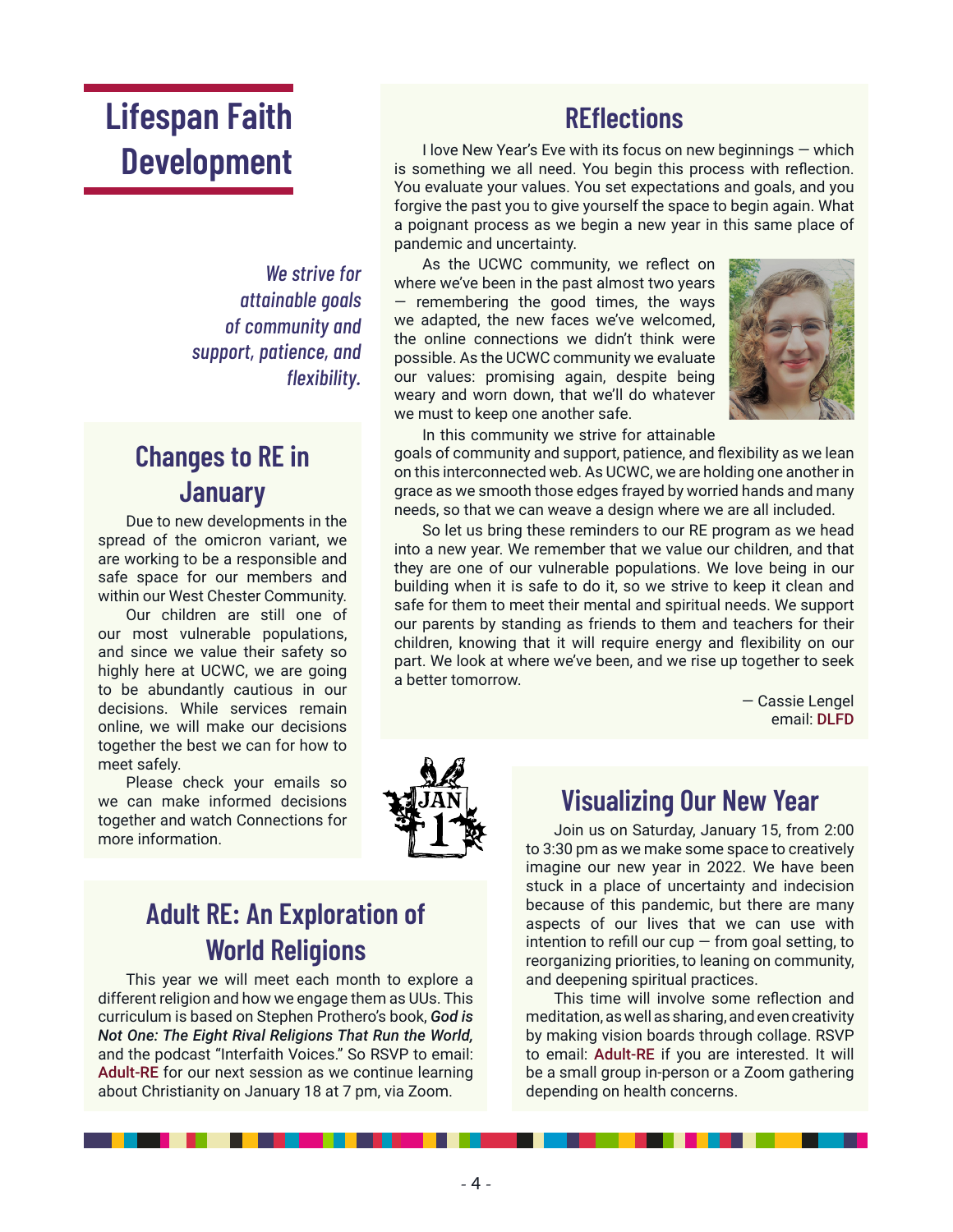## **Pastoral Care**

The Pastoral Care Team contact for this month is Pam Seres



## **Moving On from Loss: Skills for Helping Yourself and Others**

Please join UCWC member Paul Heck on January 20 at 7 pm via Zoom for a presentation entitled "Moving on from Loss: Skills for Helping Yourself and Others." This workshop will focus primarily on the impact of the Covid-19 pandemic in our lives, but the skills taught can be used for any experience of loss one may be struggling to overcome.

There will be a discussion/Q&A period following the presentation. Paul Heck is a retired mental health professional whose 35-year career was spent in corporate settings as a clinical manager of Employee Assistance Programs and Wellness Services. This topic has been an area of specific interest and expertise for him throughout his career.



## **Men's Group: What Do You Want to Be When You Grow Up?**

On Tuesday, January 4, Paul Heck and Michael Werner will lead a discussion on our individual and collective response to the concept of retirement.



They've both known men who seemed to struggle every day with being retired, and they've also known those who have made a seamless transition into a new and positive situation. In some cases, there has been an entirely new fear: that retirement will not be possible at all. What can we learn from these men? Which cohort do you see yourself in?

All men are welcome. The Zoom link will be sent out directly via email. If you are interested in participating but are not yet on the email distribution list, please reach out to Mark or Dirk at email: mens-group.



## **Ethical Discussion Group Based on "The Good Place"**

This Adult RE discussion group will meet the first and third Wednesday of each month to watch and discuss an episode(s) of the hit TV show on NBC, "The Good Place" and discuss its ethical questions. This show is hilarious, and it offers a fun way to discuss and explore our morals and values.

RSVP to email: Adult-RE or join us for any session. We are currently in Season 3. We can loan the DVDs to help you catch up.

## **Small Group Ministry**

Small Group Ministry is a way to gather with other Unitarian Universalists twice a month for community, conversation, and connection. Each session is organized around a theme and includes a chalice lighting, readings, and questions to spark discussion.

Groups are led by trained facilitators who meet regularly with Rev. Dan. Currently, our congregation has six groups which meet at different times and places. If you are interested in joining, please write to email: SGM.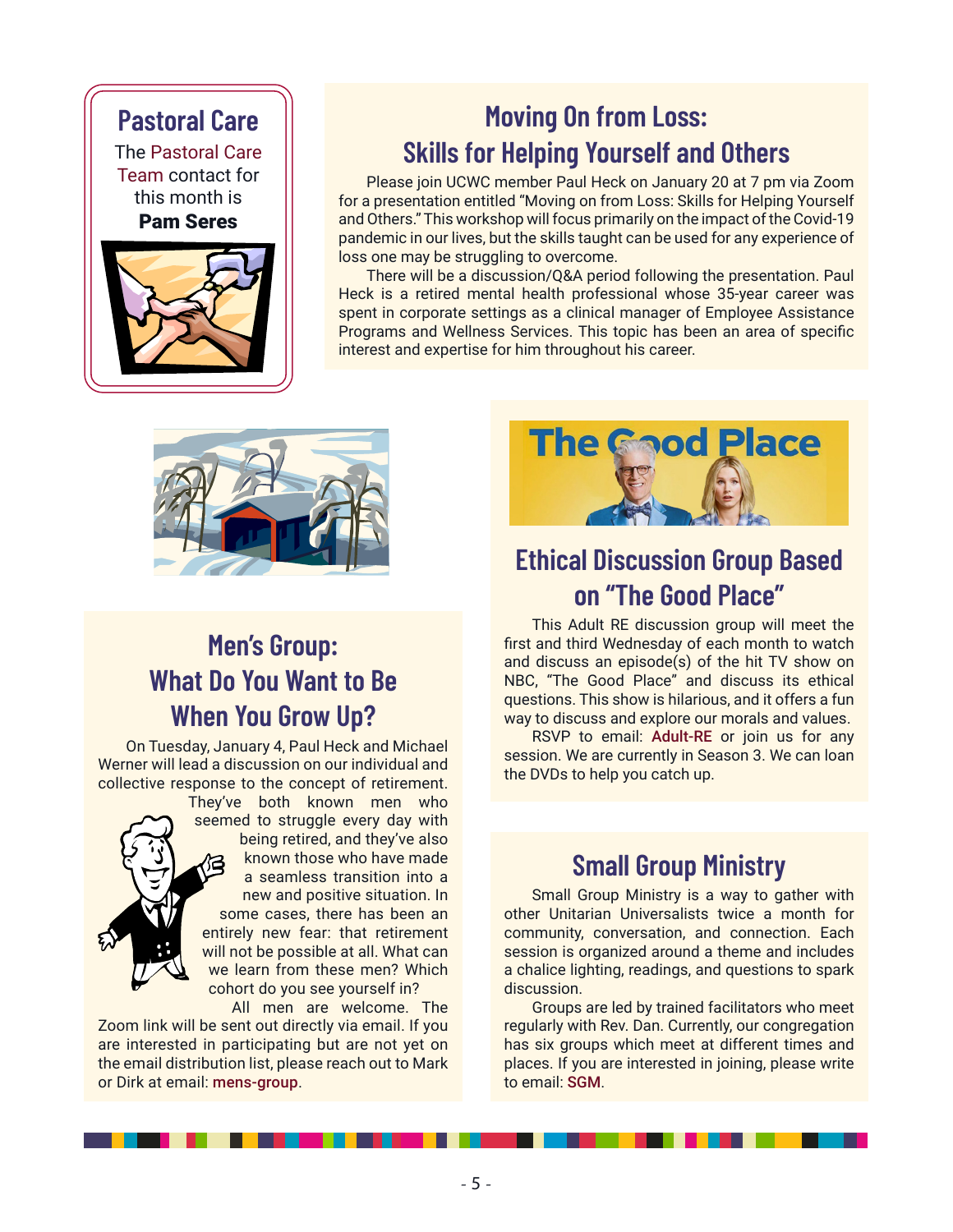# **Stones in the Wall: Social Justice**

*Each event, each action is another stone in the wall of social justice.*

**Jan 9 7:00-8:30 pm on Zoom Leader: Sandy Schaal** *Their Eyes Were Watching God* **by Zora Zeale Hurston** Hurston's classic of the Harlem Renaissance is the beautiful,

**Diversity Book Group**

haunting story of a woman's search for love, independence and, ultimately, self-discovery. Re-issued in 1978 after 30 years out of print, it is now one of the most widely read and highly acclaimed novels in the canon of African-American literature:

*A deeply soulful novel that comprehends love and cruelty and separates the big people from the small of heart, without ever losing sympathy for those unfortunates who don't know how to live properly.*

—Zadie Smith

## **UUSC Update**

 UUSC's Pandemic Response. Message from Mary Katherine Morn, UUSC President:

*As we reflect on what we've accomplished together this year — and the work we have yet to do in the coming one all of us at UUSC are incredibly* 

*grateful for your support.*

*In the first year of the pandemic, UUSC made 38 additional emergency grants in addition to our regularly planned grantmaking budget.* 

*The availability of that funding was the direct result of the generosity of our members.*

*It translated into 13 water tanks installed throughout Solomon Island communities to ensure clean water for drinking and washing. It provided people in Guatemala the tools to start household gardens that helped to alleviate widespread hunger stemming from the pandemic. It meant Burmese children received school supplies and a free education from qualified Rohingya teachers while living in refugee camps. And so much more.*

*In ways large and small this year, these vital resources have increased the safety measures and protections for people during the pandemic — making a real difference for families rebuilding their lives, repairing damaged homes, and defending ways of life.*

## **Guest at Your Table**

Whether or not you collected money in a Guest at Your Table box over the holidays, please donate to support UUSC's work. Please convert GAYT box cash into a check or donate it online. Any donation will make you a UUSC member. Donations of \$150 or more are eligible to be matched by the UU Congregation at Shelter Rock. Thank you!

### Ways to Donate:

- Write a check to UCWC with UUSC in the memo line, and mail to UCWC, or put it in the collection plate.
- Online GAYT donations click **here**.\*
- Checks can also be mailed to UUSC, PO Box 808, Newark, NJ 07101-0808.\*

\*When donating directly to UUSC, please say you are from UCWC. Couples should list both names so you can both be members.

Thank you.

## **First Sunday Food Collection**

In this time of social distancing, we are not collecting food on the first Sunday of each month. However, as always, you can still make a financial donation  $-$  with no personal contact on your part. We will buy grocery store gift

cards and give them to the Food Cupboard.

Please make your check out to "**UCWC**" and write "**Food Cupboard**" in the memo line. Mail your check to:



Unitarian Congregation of West Chester 501 South High Street West Chester, PA 19382

You can also donate to the Food Cupboard on the UCWC donation web page  $-$  click here.

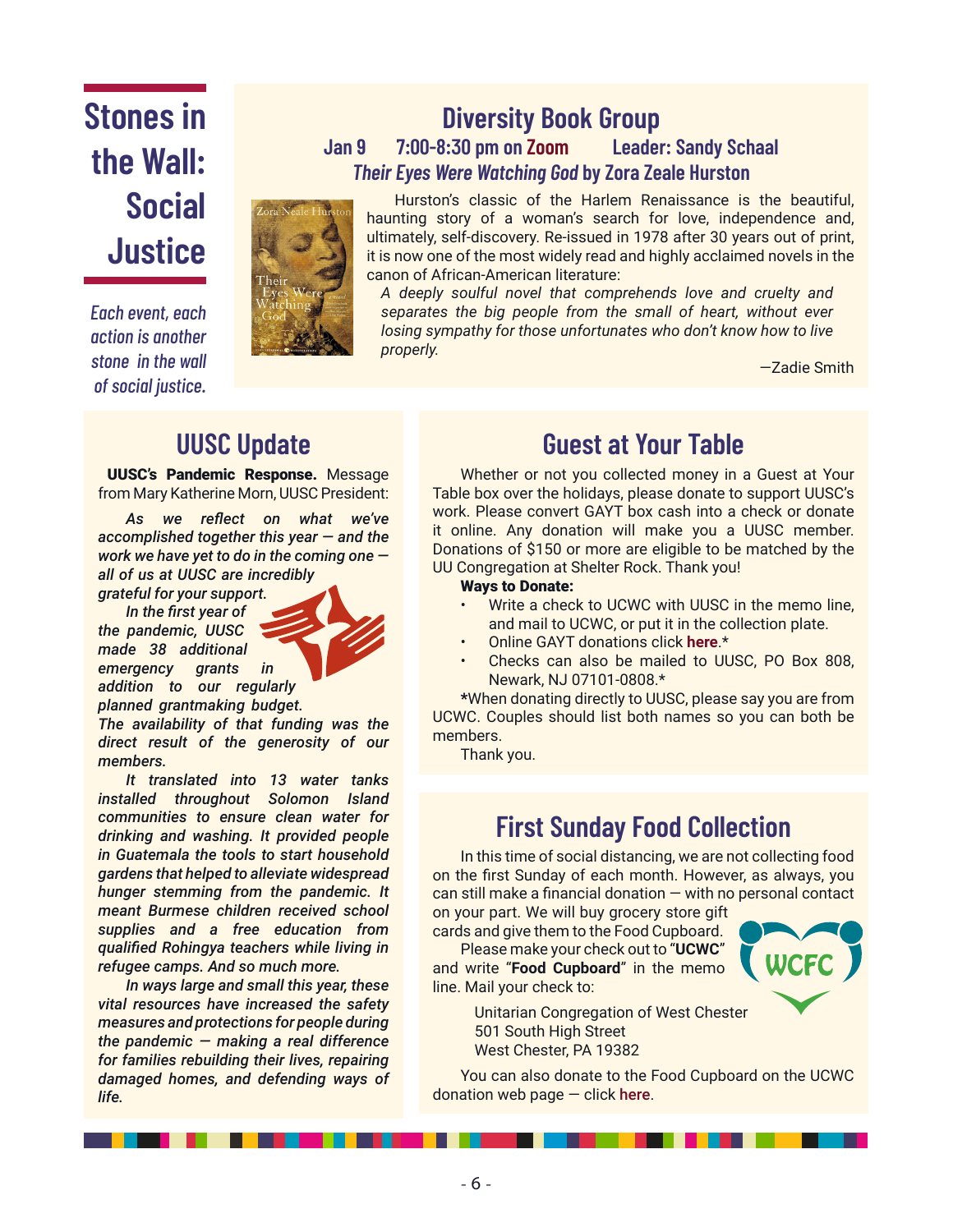## **Jubilee Three Anti-Racism Training Online from Fri, Jan 14, 6:00 pm to Sun, Jan 16, 7:00 pm**

You are invited to participate in Jubilee Three Anti-Racism Training: Learning Together About Systemic Racism. At least seven members of UCWC have participated in Jubilee sessions, and they heartily recommend this training for members and friends of UCWC. Another session will be offered in March.

Weekend training includes presentations, discussions, videos, exercises, and small group work. This 2½ day workshop is open to anyone who wants to journey toward making a stand against racism. Congregation members and leaders of any faith, as well as non-members are all welcome.

### Goals:

- Develop a shared analysis of racism and its individual, institutional, and cultural manifestations
- Begin to apply this common understanding to the history, culture, and institutional structure of our society
- Envision the next steps in taking action

### Agenda Topics Include:

- The history of racism and resistance to racism in the Americas
- Defining racism
- The effects of racism on people of color and on white people
- Dismantling racism
- Claiming and shaping an antiracist identity

### Trainers:

- Paula Cole Jones
- Dr Leon Spencer
- **Lutricia Callair**

Enrollment is limited to 70 participants, so sign up today here. For more information contact Paula Cole Jones at pcolejones@gmail.com.

## **Share-the-Plate Generosity**

The Social Justice Committee's Share-the-Plate program raises money to give to local non-profit organizations working to improve life for Chester County residents. We are pleased to announce the share-the-plate recipient for January 16 (third Sunday of the month), The Chester County Food Bank.

The Chester County Food Bank is the central hunger relief organization serving more than 120 partner agencies in Chester County. Through their network of food cupboards, hot meal sites, shelters, and other social service organizations, they distribute over three million pounds of food to residents with limited access to affordable, nutritious and culturally appropriate food. The Chester County Food Bank is much more than a food distribution center. They also sponsor a number of programs to address food insecurity, including Fresh2You Mobile Market, Raised Bed Gardens, and Eat Fresh.

Please note the following as you prepare your donation:

- All checks should be payable to "UCWC".
- Checks with memo "All to charity" or similar go to the charity. Clearest is "All to Chester County Food Bank".
- Checks with memo "plate", "donation", "STP", or "share the plate" are split 50/50. Clearest is "STP 50/50".
- All other checks go 100% to UCWC, unless otherwise indicated.

 Thank you for your generosity to the November recipient, Baby Food Fund, in the amount of \$725.

## **Criminal Justice Reform**

The Criminal Justice Reform team invites you to join us on Zoom on Tuesday, January 4, at 4:30 pm for the team's monthly general discussion and planning **UCWC** 

meeting.

If you cannot make this meeting but want to learn more about current CJ reform issues in Pennsylvania, or if you want to get involved in our team's efforts to assist people in our community



impacted by incarceration, contact email: criminal-justice to get connected.

The CJ Reform Team's program on Zoom is on Monday, January 17, at 7:30 pm, when we will talk about UUA's Worthy Now Prison Ministry under the auspices of the Church of the Larger Fellowship. More information about this work can be found here.